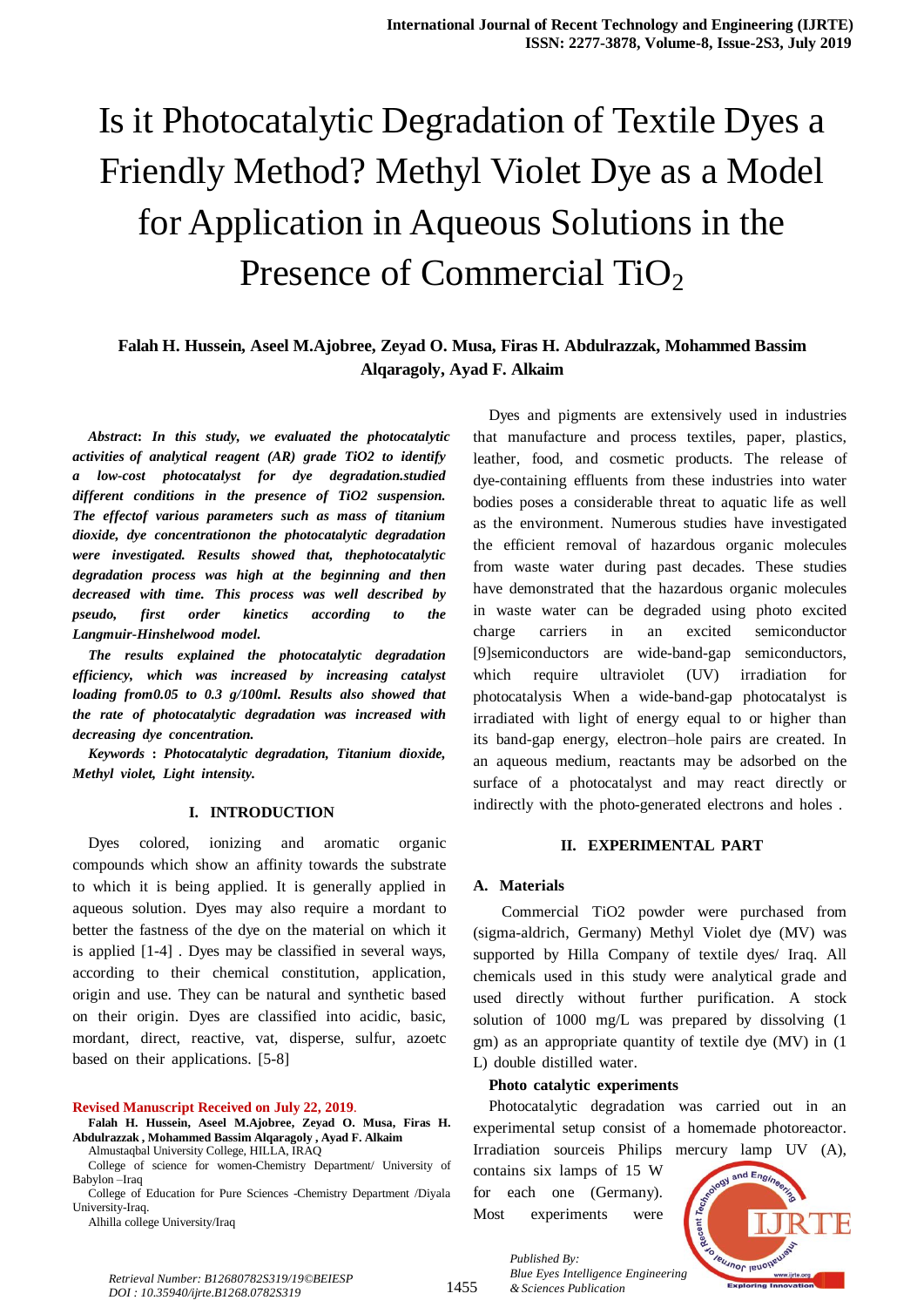## **Is it Photocatalytic Degradation of Textile Dyes a Friendly Method? Methyl Violet Dye as a Model for Application in Aqueous Solutions in the Presence of Commercial TiO<sup>2</sup>**

carried out in a reactor containing 400 cm3. The lamp was positioned perpendicularly above the radiation vessel and the distance was fixed for a chosen light intensity. In all experiments, the required amount of the catalyst was suspended in 200 cm3 of aqueous solutions of dye, by using a magnetic stirrer. At predominant times, 3 cm3 of reaction mixture was collected and centrifuged  $(6000$  rpm,  $10$  minutes) in a Hettich centrifuge. The supernatant was carefully collected in a syringe with a long pliable needleand centrifuged for a second time, at the same speed and for the same period of time. This second centrifugation was found necessary to remove the fine particles of TiO2 that found effective on the result of analysis by UV-Visible spectrophotometer. dye concentration was determined by Parkash et al.8 at a wavelength 580 nm, by using UV-Visible spectrophotometer (Type Apel PD-303 UV). All experiments carried outunder temperature 298 K.

#### **III. RESULT** AND **DESICCATION**

### **Effect** of mass dosage

A 15mg/l aqueous solution of methyl violet was used in this study. About 100ml of solution with catalyst amount of  $0.05$  g/100ml to  $0.3$  g/100ml was added. Before  $irradiation$  the system was magnetically stirred for  $15$ minutes under dark to establish the adsorption-desorption equilibrium between the catalytic surface and the dye. The irradiation time was limited to one hour based on the lamp life. The absorbance of the solution before and after the irradiation was measured using spectrophotometer at 580 nm.The profile behavior of photocatalytic degradation is illustrated in Fig. 1.



Fig.1: Photocatalytic degradation of MV dye at different mass dosage. Experimental

Conditions: Initial conc. 15 mg.L<sup>-1</sup>, Temp. 30 °C, and L.I.  $2.42 \text{ mW.cm}^{-2}$ .

Fig.2 represents the percent degradation of Methyl violet against the different amount of catalyst. This shows that the percent degradation of modified catalysts increase with increase in the amount of catalyst from  $0.05 - 0.3$  $g/100$ ml and above this limit there is not much change.<sup>[10-12]</sup>. This indicated that the active site provided for the adsorption of substrate on the catalyst surface is limited to catalyst amount of  $0.15$  g/100ml and after that no much change in the degradation. At higher dosage the vacant sites are consumed by the intermediate products obtained during the reactions which retard further degradation of the substrate. Hence the percent degradation decreased or retained without a noticeable change  $[13-17]$ .



Fig.2 photo catalytic degradation efficiencyunder different catalyst loading. Experimental Conditions: Initial conc. 15 mg.L<sup>-1</sup>, Temp. 30 °C, and L.I. 2.42  $mW.cm^{-2}$ .

## **IV. EFFECT OF CONCENTRATION OF DYE**

The effect of MV dye concentration has been investigated at pH $6.2$ , catalyst concentration  $0.15$  $g/100$ ml, light intensity L.I. 2.42 mW.cm<sup>-2</sup>., flow rate of O2  $(5 \text{ mL. min}^{-1})$  and MV dye concentrations  $(5-25 \text{ T})$ mg/L).  $[11, 18-20]$  . The experimental data could be analyzed to assume-first order kinetic as shown in Figure 3.



Fig.3: Photo catalytic degradation of MV dye at different initial concentration.



*Published By: Blue Eyes Intelligence Engineering & Sciences Publication*